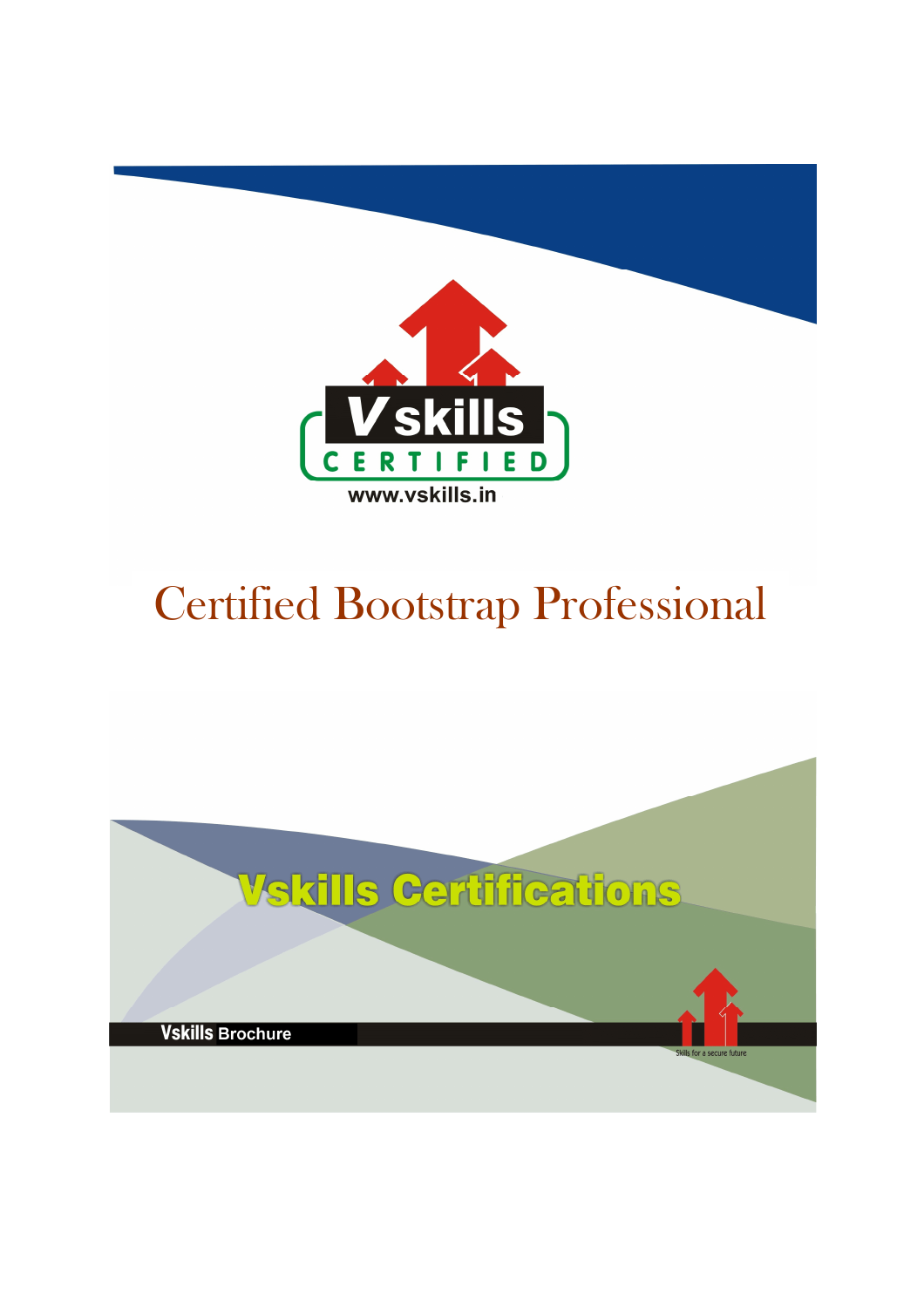## Certified Bootstrap Professional

Bootstrap is a free and open-source CSS framework directed at responsive, mobile-first front-end web development. It contains CSS- and JavaScript-based design templates for typography, forms, buttons, navigation and other interface components.

### Why should one take this certification?

This Course is intended for professionals and graduates wanting to excel in their chosen areas. It is also well suited for those who are already working and would like to take certification for further career progression.

Earning Vskills Bootstrap Professional Certification can help candidate differentiate in today's competitive job market, broaden their employment opportunities by displaying their advanced skills, and result in higher earning potential.

### Who will benefit from taking this certification?

Job seekers looking to find employment in web development, or IT departments of various companies, students generally wanting to improve their skill set and make their CV stronger and existing employees looking for a better role can prove their employers the value of their skills through this certification.

### **Test Details**

- Duration:  $60$  minutes
- No. of questions:  $50$
- **Maximum marks:** 50, Passing marks:  $25(50\%)$

There is no negative marking in this module.

### Fee Structure

Rs. 3,499/- (Excludes taxes)\*

\*Fees may change without prior notice, please refer http://www.vskills.in for updated fees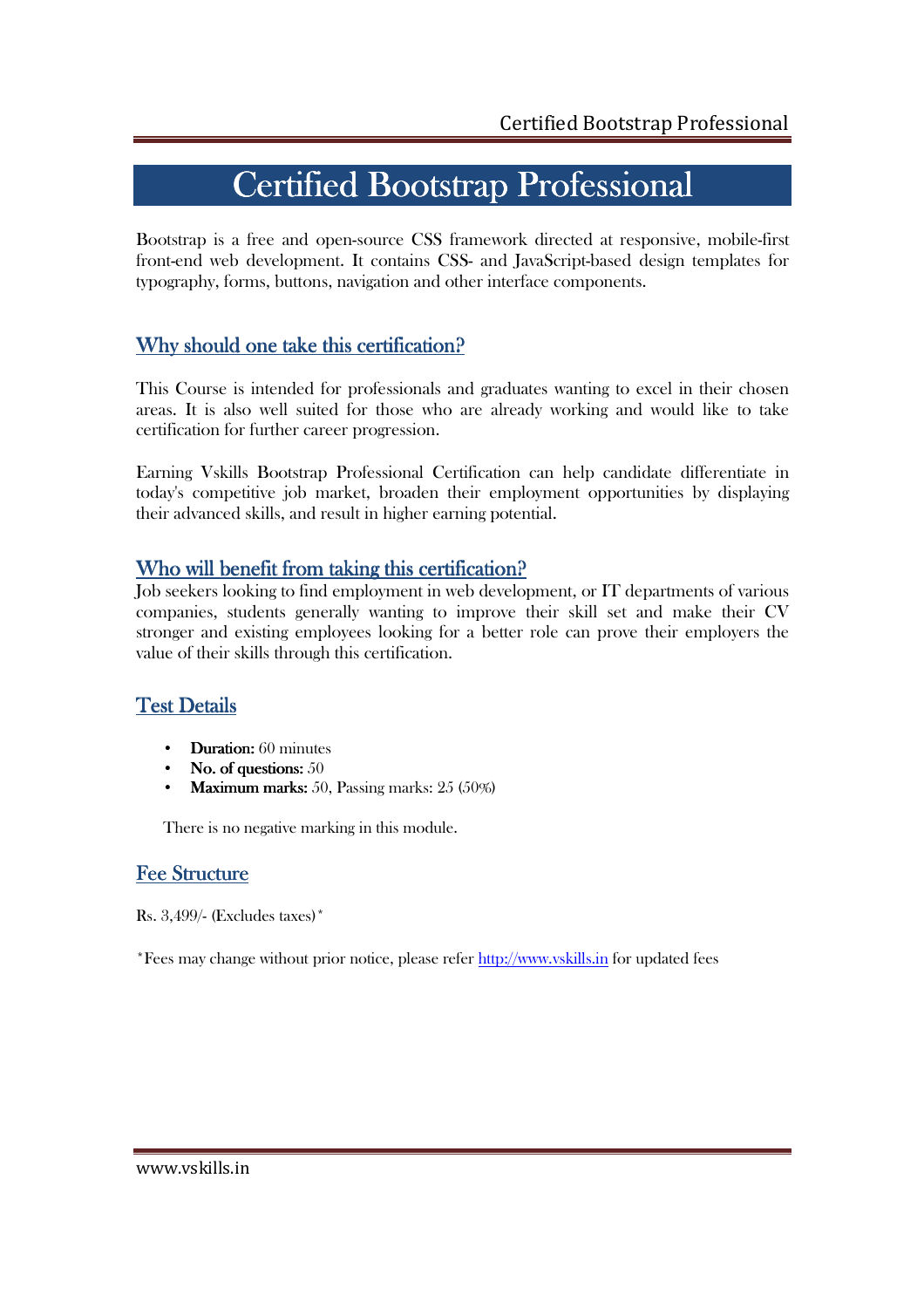# Table of Contents

### 1. Bootstart Basics

- 1.1 Introduction
- 1.2 Download
- 1.3 Contents
- 1.4 Browsers & devices
- 1.5 JavaScript
- 1.6 Theming
- 1.7 Build tools
- 1.8 Webpack
- 1.9 Accessibility

### 2. Layout

- 2.1 Overview
- 2.2 Grid
- 2.3 Utilities for layout

### 3. Content

- 3.1 Reboot
- 3.2 Typography
- 3.3 Code
- 3.4 Images
- 3.5 Tables
- 3.6 Figures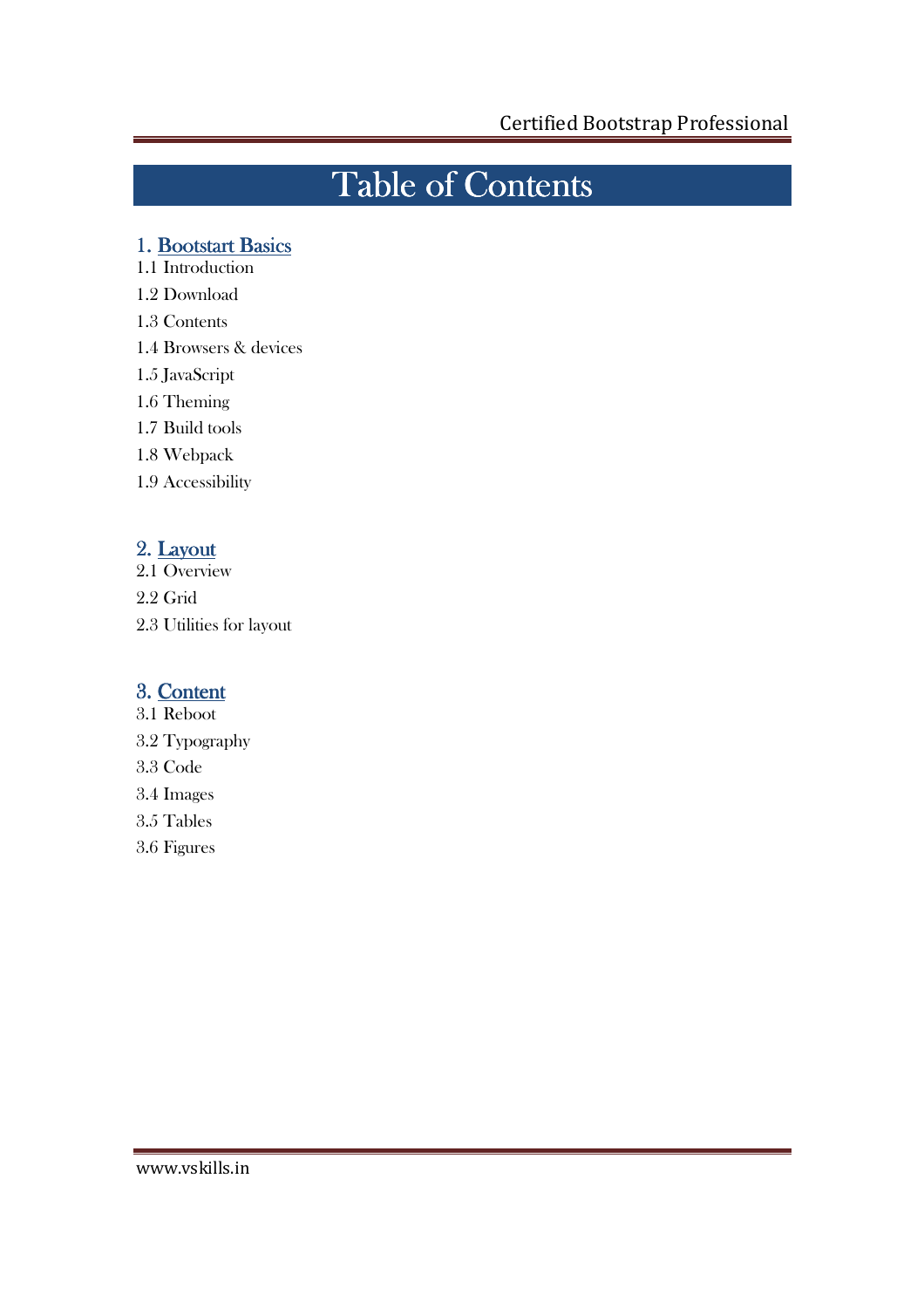### 4. Components

- 4.1 Alerts
- 4.2 Badge
- 4.3 Breadcrumb
- 4.4 Buttons
- 4.5 Button group
- 4.6 Card
- 4.7 Carousel
- 4.8 Collapse
- 4.9 Dropdowns
- 4.10 Forms
- 4.11 Input group
- 4.12 Jumbotron
- 4.13 List group
- 4.14 Media object
- 4.15 Modal
- 4.16 Navs
- 4.17 Navbar
- 4.18 Pagination
- 4.19 Popovers
- 4.20 Progress
- 4.21 Scrollspy
- 4.22 Spinners
- 4.23 Toasts
- 4.24 Tooltips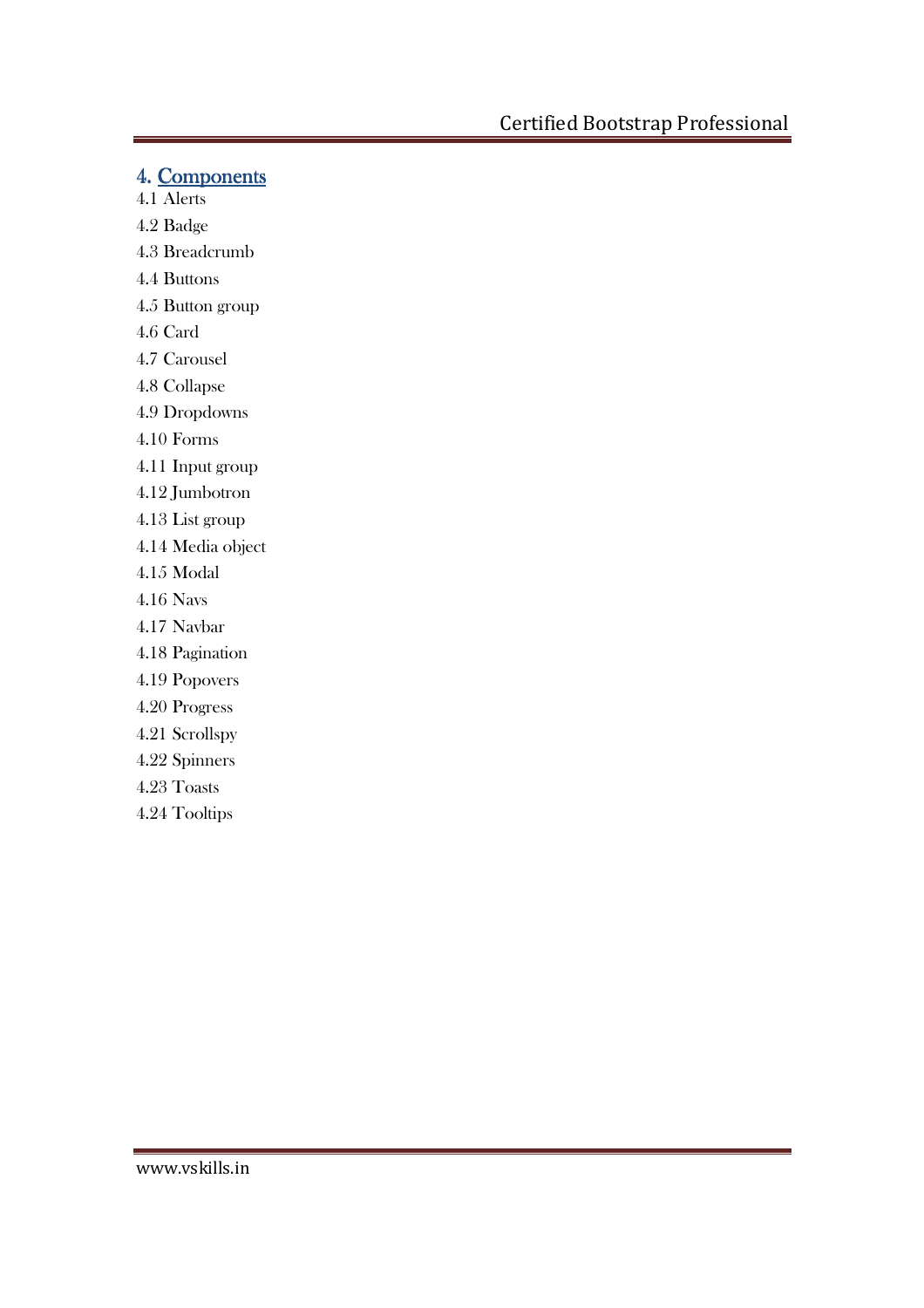### 5. Utilities

- 5.1 Borders
- 5.2 Clearfix
- 5.3 Close icon
- 5.4 Colors
- 5.5 Display
- 5.6 Embed
- 5.7 Flex
- 5.8 Float
- 5.9 Image replacement
- 5.10 Overflow
- 5.11 Position
- 5.12 Screen readers
- 5.13 Shadows
- 5.14 Sizing
- 5.15 Spacing
- 5.16 Stretched link
- 5.17 Text
- 5.18 Vertical align
- 5.19 Visibility